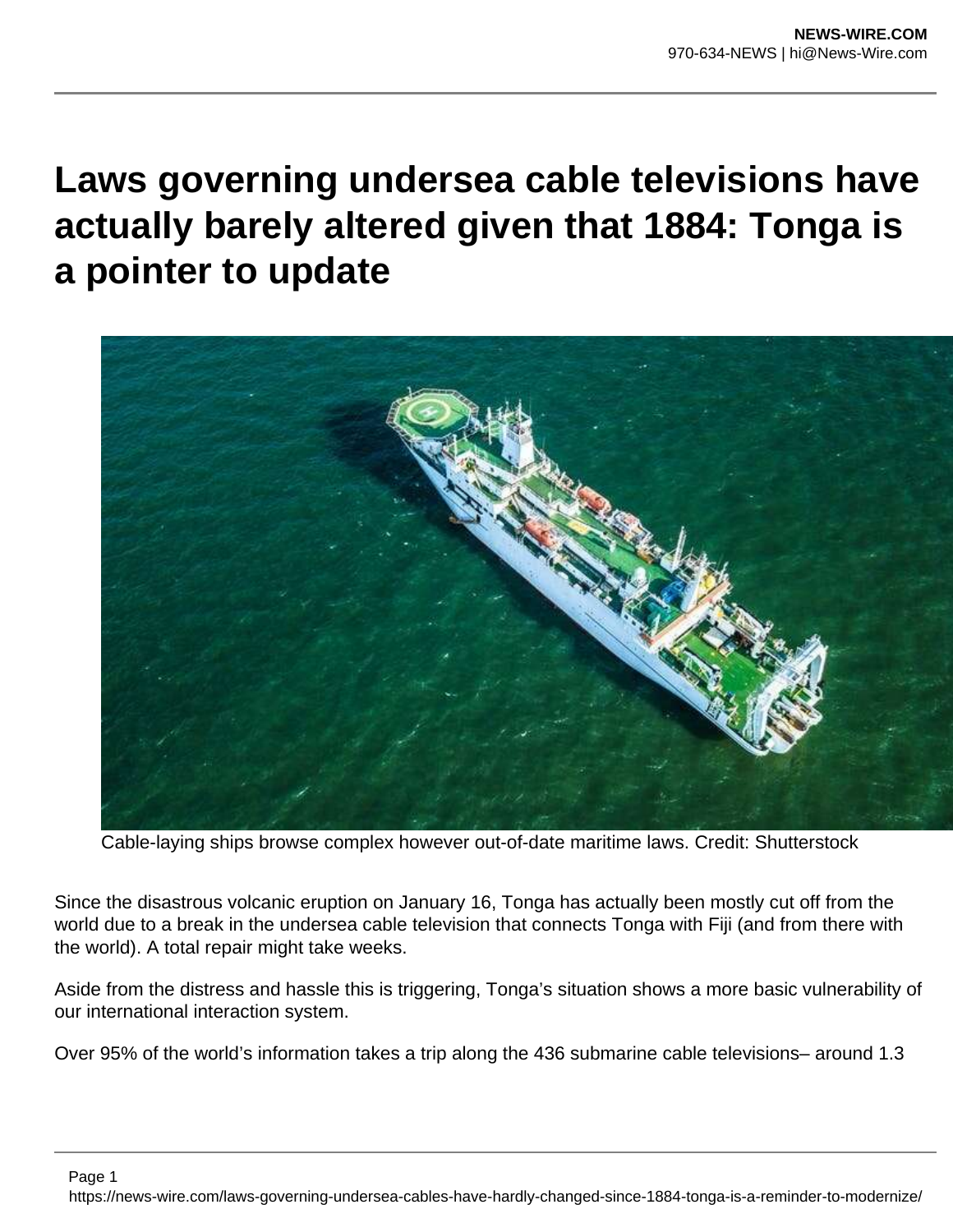million kilometers long in overall– that link all continents other than Antarctica. These cable televisions bring information essential to the web, interaction, and monetary and defense systems worldwide.

There are natural risks, as the Tonga eruption so graphically shown. The biggest hazard to submarine cable televisions is from fishing. Regardless of the cable televisions being plainly marked on maritime charts, about 70% of damage is triggered inadvertently by equipment such as trawl webs, digs up, long lines and fish aggregation gadgets.

But there is likewise issue that the cable televisions are progressively susceptible to terrorism and cyberwarfare by personal and state stars. As the head of the UK's militaries alerted extremely just recently:

" Russian submarine activity is threatening undersea cable televisions that are vital to interaction systems around the globe."

## **An out-of-date convention**

Given their essential value to modern-day international interaction, then, it would be natural to presume the global guidelines safeguarding submarine cable televisions have actually been modified to react to brand-new innovation and brand-new difficulties.

Not so. The worldwide legal routine for safeguarding and handling submarine cable televisions has actually stayed mostly the same considering that 1884 when the Convention for the Protection of Submarine Telegraph Cables was embraced. It stays in force today, with 36 celebration states (consisting of New Zealand and Australia, which acceded in 1888 and 1901 respectively).

The convention makes it an offense to break or harm a submarine cable television, wilfully or by culpable carelessness (unless such action is essential to conserve life). It likewise supplies that just the state within which a vessel is signed up (the "flag state") can act versus its vessels and those on board.

If the owner of a cable television breaks or damages another cable television when laying or fixing their own, they should pay of fixing the damage or damage. Vessel owners who compromise an anchor, net or other fishing equipment to prevent harming a cable television can get payment from the owner of the cable television.

## **Who manages a cable television?**

These arrangements return to not long after the very first global submarine interaction cable television was laid in between Britain and France in 1850– it was damaged by a French fishing vessel within 24 hours.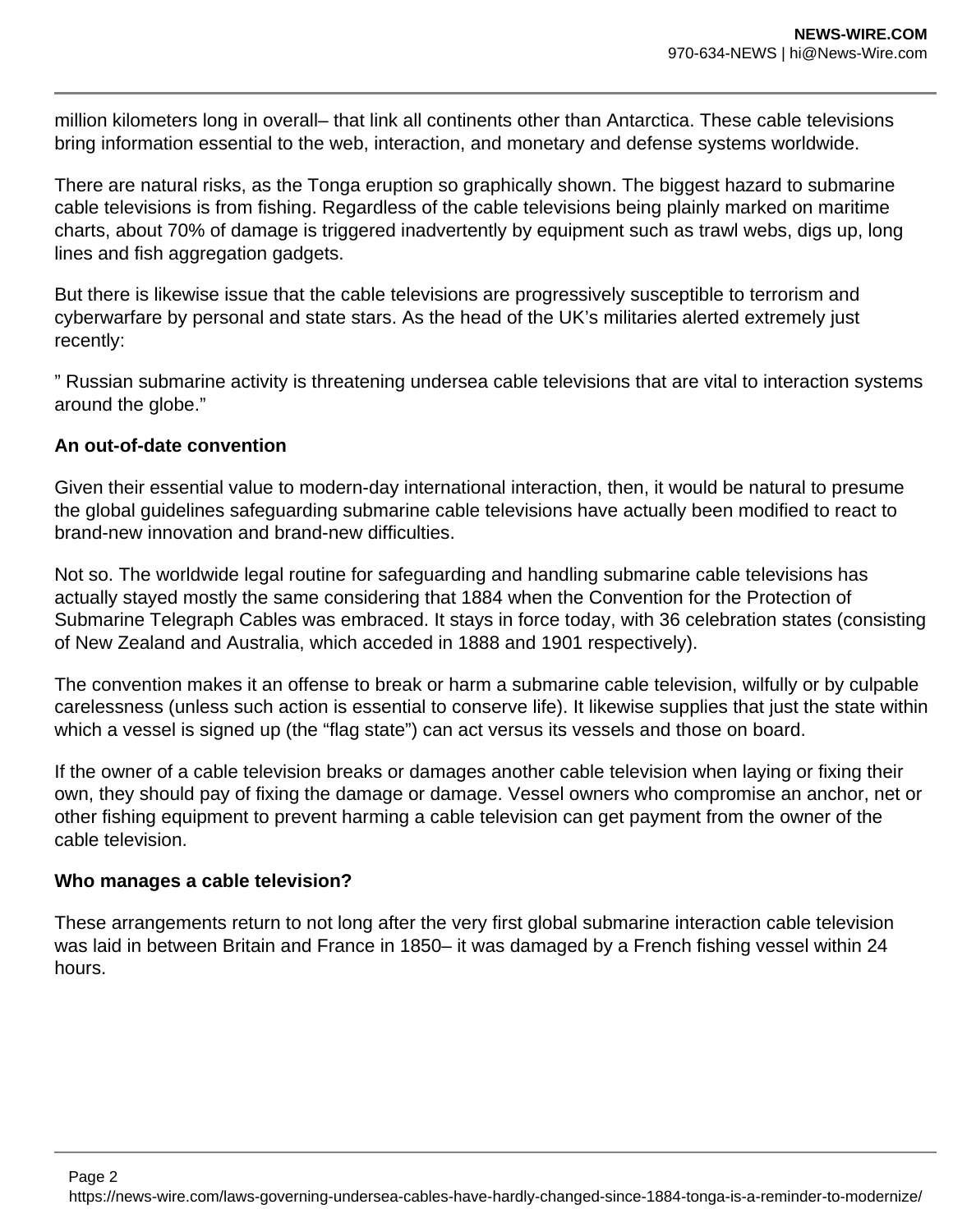By 1858, the age of submarine cable televisions and global interaction had actually started with the laying of the very first transatlantic cable television linking Britain and the United States, although it stopped working after about a month and was changed in 1866.

In 1902, the so-called "All Red" path connected New Zealand and Australia with Vancouver through the Pacific Ocean and on to Europe through the Trans-Canada and Atlantic lines.

In 1986, the very first fiber optic cable television was laid in between the UK and Belgium, starting the modern-day transformation in worldwide interaction.

The 19 th-century concepts governing undersea cable televisions have actually because been included into the contemporary law of the sea, codified by the 1982 United Nations Convention on the Law of the Sea (UNCLOS), validated by 168 countries.

Under UNCLOS all states have a right to lay cable televisions and pipelines on the seabed and continental rack as much as the 12 nautical mile limitation. To run a cable television to coast through another state's territorial sea, a state requires the consent of the seaside state.

But beyond the territorial sea, the power of the seaside state to avoid or enforce conditions on where a cable television is laid is exceptionally restricted. The 1884 convention guidelines connecting to offenses and liability have actually been integrated into UNCLOS with very little modification.

## **Time for modern-day laws**

There are a variety of issues with the existing guidelines. Outside of the territorial sea, the only state that can take action versus a vessel that breaks a cable television is the vessel's own flag state.

While some flag states are accountable and have actually embraced suitable legislation– as New Zealand has actually made with the Submarine Cables and Pipelines Protection Act 1996– numerous others have not.

Moreover, the state with an interest in the cable television– through ownership or since the cable television eventually links to its coast– is usually unable act versus a vessel harming the cable television.

Generally, the law does not attend to problems such as physical separation in between various cable televisions or their range from other undersea activities such as mining. Nor does it cover preserving constant details on maritime charts, or co-ordination in between markets and states.

The International Cable Protection Committee, a personal company consisting of 180 state and industrial members representing 97% of the world's submarine telecom cable televisions, released a voluntary guide to finest practice in 2021 that attended to a few of these concerns– however is this sufficient?

Given the possibly devastating effect on interactions, the economy and defense of losing significant cable televisions to mishap or dubious activity, the response is perhaps no. The guidelines, mainly the same

Page 3